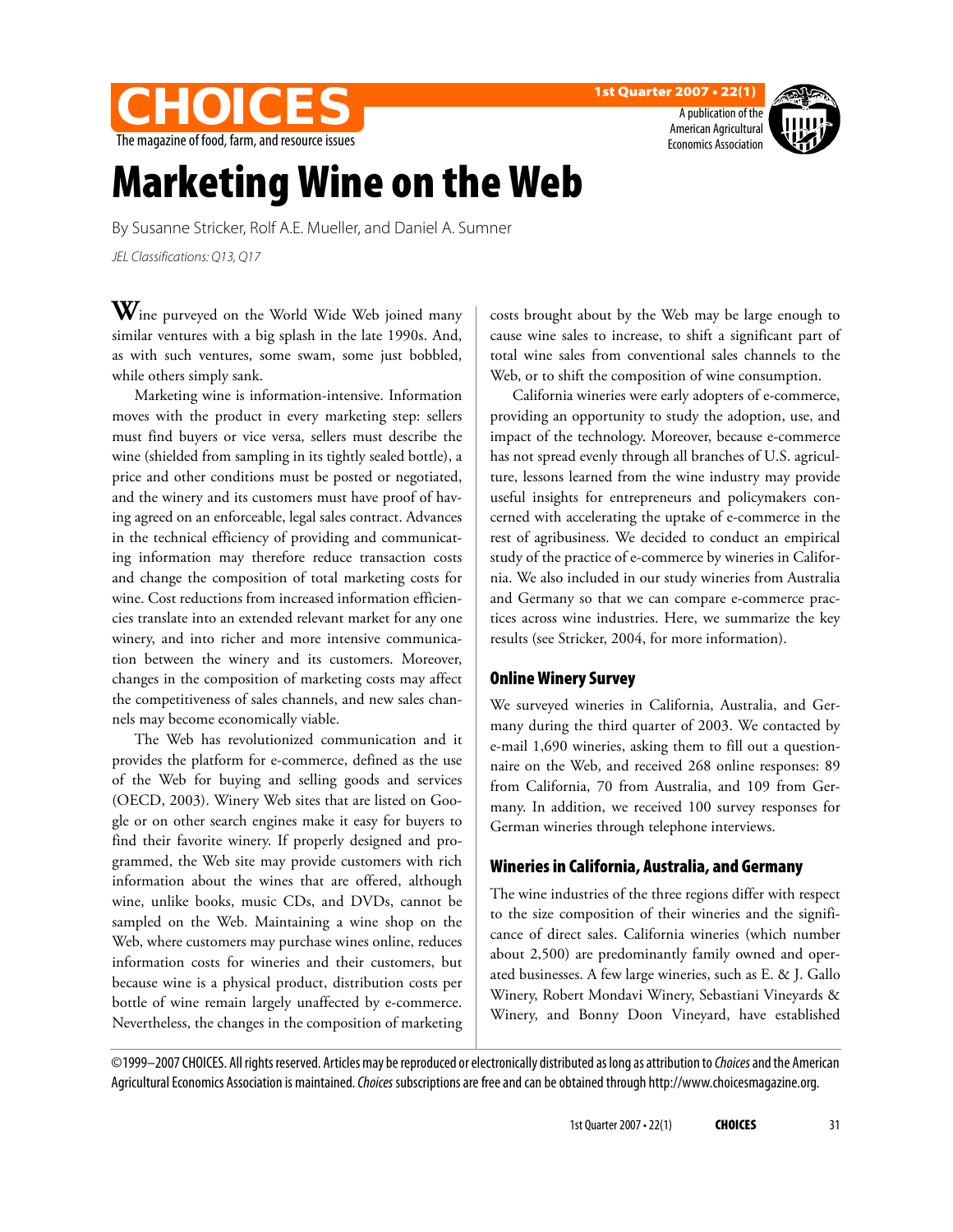

Figure 1. Cumulative share of wineries with Web sites by region, 1995-2003 (n=368).

brands that are well known, and they market most or all of their wine through established retail channels. Many of the smaller wineries produce insufficient quantities to supply large supermarket chains, and they sell much of their wine directly to consumers and restaurants.

The wine industry in Australia has been growing at a rapid pace, and it, like the wine industry in California, is characterized by a small number of larger wineries and a large number of smaller ones. As of 2003, there were 1,625 wine producers in Australia of which only 324 crushed 50 tons or more of grapes. Of the 324 wineries, the smallest 122 jointly crushed less than 1% of all grapes, and the largest 11 winemaking businesses accounted for more than twothirds (68.6%) of the national grape crush in 2003. The size distribution of wineries in Germany is less skewed because there are hardly any large wineries with well-established brands

while there are very many small wineries.

The wine industries in general are reflected in our sample. The respondent wineries from California are mostly family owned and operate large vineyard areas compared to the wineries in Australia and Germany. California wineries also employ the most full-time labor, on average. Median wineries in Australia and Germany are of comparable size – in total as well as in our sample, but the share of family-owned wineries is much smaller in Australia than in Germany.

## Web Site Diffusion and Use for Wine Sales and Tourism Promotion

The diffusion of Web sites among wineries in California, as well as in Australia and Germany, has the typical sigmoid shape (Figure 1). Wineries in California created Web sites as soon as the Web began to expand

into commerce in 1995. Diffusion was slow until 1997, when only about 20% of the respondent California wineries maintained a Web site of their own. After 1997, it took only four years until more than 80% of the California wineries had established a presence on the Web. After 2001, few additional California wineries joined the ranks of wineries with an online presence. In California, Web site diffusion is nearly complete, with 98% of the respondent wineries operating a Web site.

Most Web sites of California wineries (75%) are designed for online sales. The share of wineries that use their Web sites for selling wine is considerably lower in Australia (59%) and in Germany (42%). Web sites can also be used for promoting a winery's tourism activities, such as winery tours, restaurant and barbecue facilities, or accommodations. Given the low cost of Web space, we were surprised that California wineries made such limited use of the Web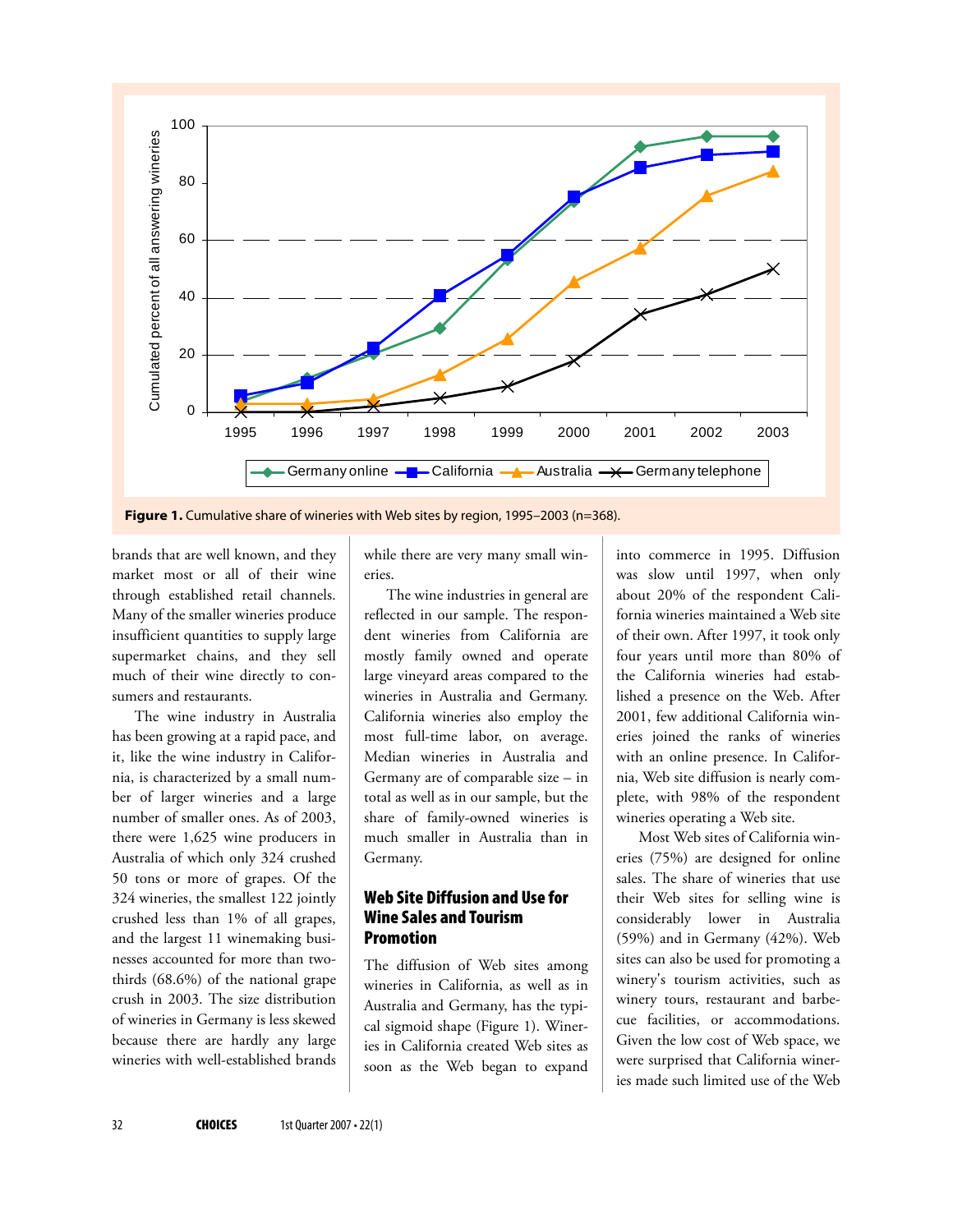

**Figure 2.** Share of wineries whose Web site has increased direct wine sales.

to promote tourist activities aligned with their wineries. Although nearly two-thirds (61.8%) of California wineries offer winery tours, only 40.4% advertise winery tours on their Web sites, and only about half of the wineries that offer accommodations or picnic facilities make visitors to their Web sites aware of what is available.

#### Lessons Learned

We can highlight five lessons from our survey on winery e-commerce.

#### **1. Marketing wine on the Web works**

More than 80% of California wineries claimed that their Web site had increased their direct wine sales (Figure 2). The percentage of wineries with increased direct wine sales from their Web site is particularly high in California. In Australia and Germany, Web sites boosted direct wine sales for only about half of the wineries surveyed.

The results in Figure 2 should be interpreted with care. If wineries that are particularly successful on the Web are more likely to participate in online surveys than those with indifferent or worse impacts of their Web sites on wine sales, our results put winery e-commerce in a better light than it actually deserves.

### **2. Winery Web sites stimulate tourism activities**

Most wineries in California that promote tourism activities on their Web sites reported that tourism activities have increased (Figure 3). We do not know whether the increase can be fully attributed to the Web site. However, most wineries in Australia and Germany also reported increased tourism activities, and Web site promotion most likely increases tourism activities at a winery.

#### **3. Web site usability and maintenance are key**

Web sites must be both functional and easy to use, and visiting them should be a pleasant experience. The designs of winery Web sites varied widely, and we did not attempt to measure the impact of design characteristics on Web site impact. We found, however, a significant relationship between the frequency of Web site maintenance and direct wine sales and tourism activities. If the frequency of Web site maintenance is a reliable indicator of the

effort and attention a winery gives to its Web site, this effort seems worthwhile.

#### **4. Sales channel conflicts must be resolved**

All wineries that sell wine on the Web also use conventional sales channels, and the Web channel overlaps with conventional channels with regard to the products and customers. Moreover, marketing wine on the Web may constrain pricing of wine in conventional channels because prices posted on a Web site can be so easily monitored. However, only about half (52%) of the California wineries offered the same collections online and offline, and California wines sold on the Web are, on average, \$1.45 per bottle more expensive than all wines offered by our respondent wineries. We cannot say whether the higher prices, on average, are caused by the desire to avoid channel conflicts or whether they are the result of high shipping costs in direct wine sales in the United States.

### **5. Transport costs still limit the size of the market**

When e-commerce was an infant industry, pundits foresaw the "death of distance." Direct marketing on the Web is, however, best suited for goods that can be digitized. For these goods, the Internet reduces both transaction and delivery costs. In contrast to words, music, video, and air tickets, wine cannot be digitized and must be shipped in its bulky form. Moreover, delivery of wine must comply with U.S. alcohol laws.

Delivery costs for wine are still high, and the costs of shipping small consignments of wine internationally are prohibitive. In 2003, it cost between \$11 and \$17 to ship a 12 bottle case of wine within California, and between \$13.50 and \$54.00 per